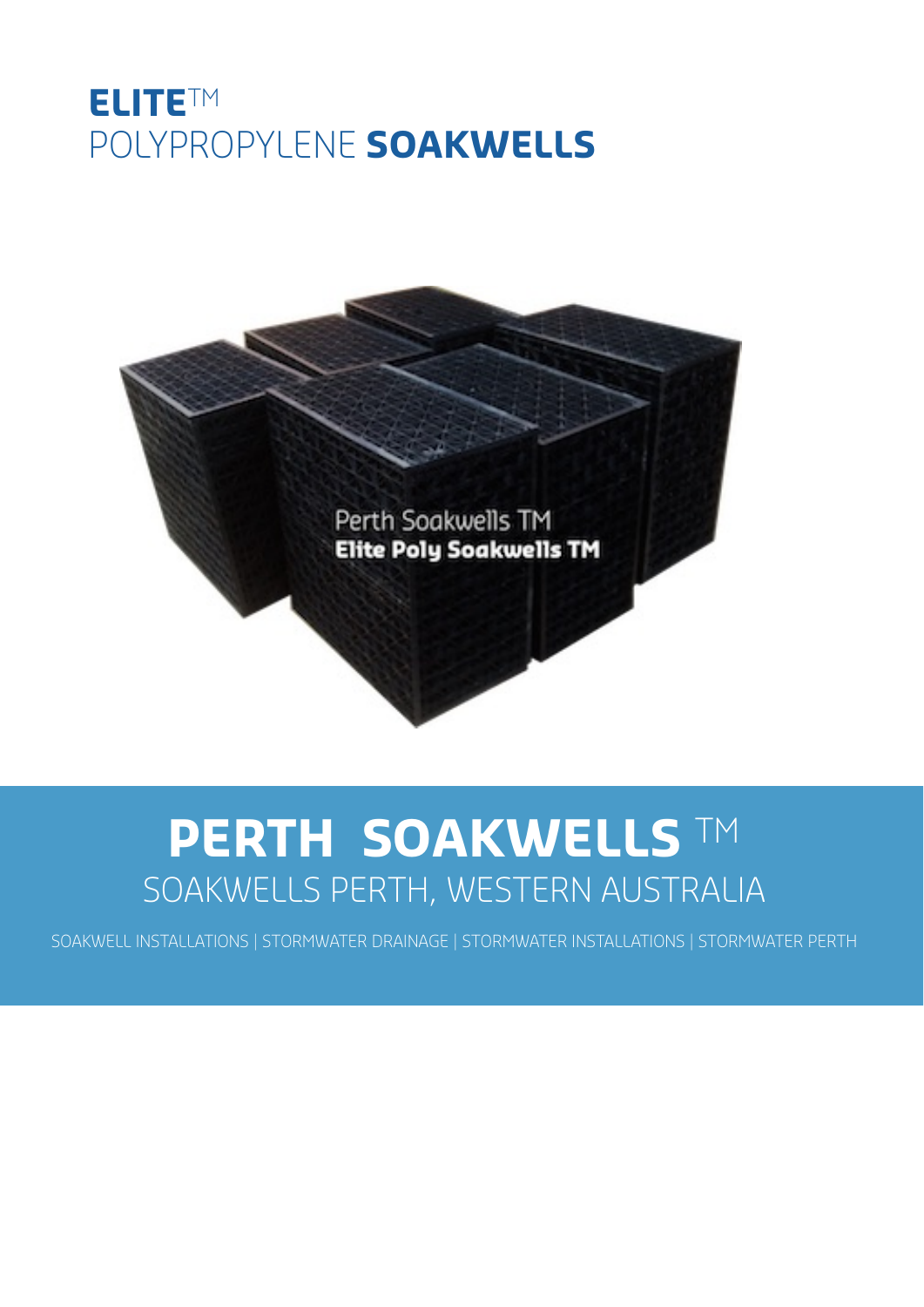# **TABLE** OF **CONTENTS**

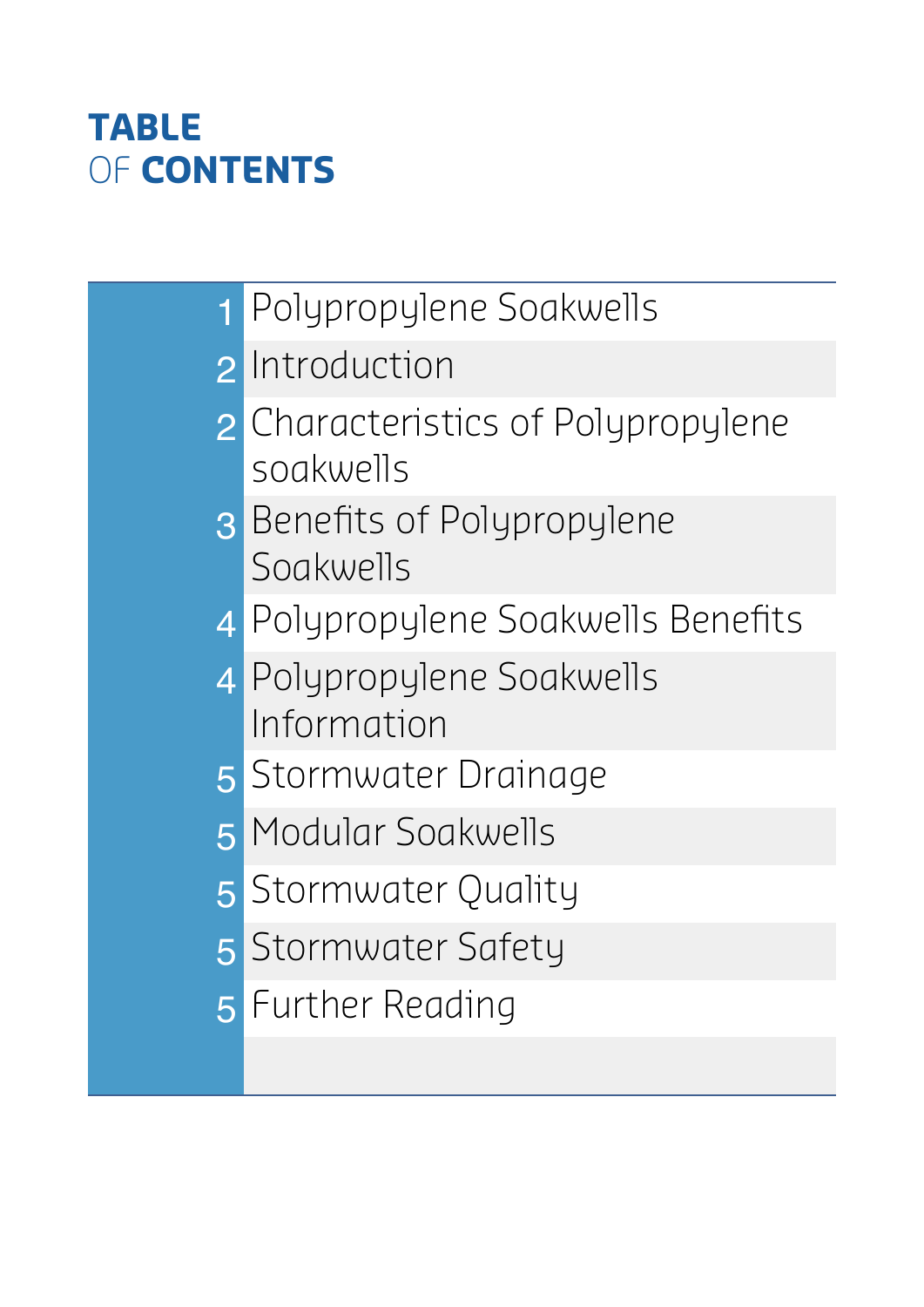### **PERTH SOAKWELLS** PTY LTD

"THE RIGHT CHOICE IN STORMWATER DRAINAGE"

MOB: 0411959521 FAX:08 94068934 [INFO@SOAKWELLS.COM](mailto:INFO@soakwells.com) [WWW.SOAKWELLS.COM](http://www.soakwells.com) ABN:40163417445

# **ELITE**TM POLYPROPYLENE **SOAKWELLS**

BY [PERTH SOAKWELLS](https://plus.google.com/+Soakwells) 6TH MARCH 2016 #SOAKWELLS #POLYPROPYLENE #STORMWATER #DRAINAGE #PERTH

### **Introduction**  To Polypropylene **Soakwells**



Over the past three decades, polypropylene soakwells and polypropylene stormwater drainage tanks have gained broader praise for uses where corrosive materials would fail.

Polypropylene in general has excellent performance in in corrosive applications where previously rubber or coated materials had been used. Interestingly, polypropylene has also been the preferred material to replace tanks on marine vessels which had traditionally been fabricated from niche materials such as stainless steel.

Polypropylene offers the benefit of reduced original cost and long term cost savings benefits over the life of the equipment. The same benefits are transferred to stormwater drainage systems consisting of polypropylene soakwells.

### **Characteristics** Of Polypropylene **Soakwells**

Polypropylene soakwells have several advantages over traditional materials previously used:

Table Describing Benefits of Polypropylene Soakwells

| Polypropylene soakwells have a high resistance to    | Polypropylene soakwells are easily manufactured,                        |
|------------------------------------------------------|-------------------------------------------------------------------------|
| chemicals and corrosion                              | formed and cut                                                          |
| Polypropylene soakwells are light wight and rigid    | Polypropylene soakwells are easy to maintain and<br>clean               |
| Polypropylene soakwells have a high tensile strength | Polypropylene soakwells have excellent thermal<br>insulating properties |
| Polypropylene soakwells have excellent abrasion      | Polypropylene soakwells display excellent dielectric                    |
| resistance.                                          | properties                                                              |
| Polypropylene soakwells have very low moisture       | Polypropylene soakwells have a documented and                           |
| absortion                                            | recorded long life span                                                 |

#### **POLYPROPYLENE SOAKWELLS PERTH**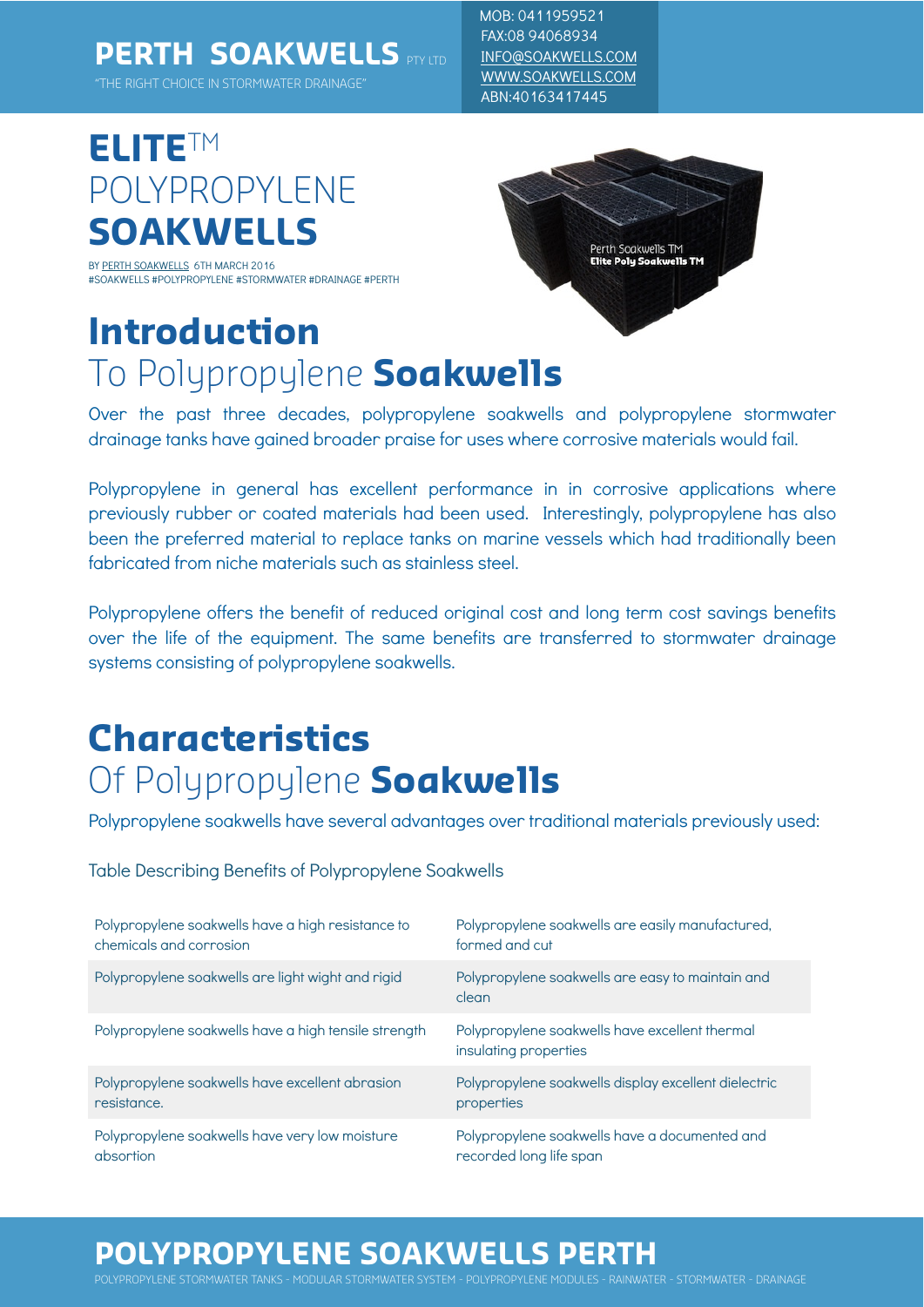#### **PERTH SOAKWELLS** PTY LTD

"THE RIGHT CHOICE IN STORMWATER DRAINAGE"

### **Benefits** Of Polypropylene **Soakwells**



A polypropylene soakwell provides superior stormwater drainage qualities. It is made by far and large by the most versatile and cost effective plastic in comparison to other materials. It has great impact strength, fantastic surface hardness, dimensional stability which keep its rigid form and excellent abrasion resistance. Specifically, our Elite Polypropylene Soakwell is resistant to a wide variety of acids, alkalis and solvent solutions with a temperature range up to 93.3 degrees celsius.

Our polypropylene soakwells are manufactured in Copolymer due to the high impact qualities which are required in traffic areas such as driveway and roadways. It is also common for bobcat services to clear land over soakwells in Western Australia, therefore the high impact strength of the Elite Polypropylene Soakwells enable it to bear industrial traffic. Perth Soakwells ™ polypropylene soakwells are issued with black colour pigment which have better UV qualities.



The Elite™ Polypropylene soakwell consists of a homogeneous polypropylene material exhibiting the same corrosion resistance throughout which eliminates the need for additional maintenance.

Handling the polypropylene soakwells, soakwell installations and relocation of polypropylene soakwells are easier because polypropylene is lighter than most other materials used in fabrication. The light weight benefit of polypropylene soakwells allows for cost effective soakwell installations while exhibiting the traffic capacity of heavy duty concrete soakwells when installed according to specification.

Our clients throughout Perth, Western Australia unanimously agree that the polypropylene soakwell options provided by Perth Soakwells<sup>TM</sup> reduces installation and maintenance cost.

#### **POLYPROPYLENE SOAKWELLS PERTH**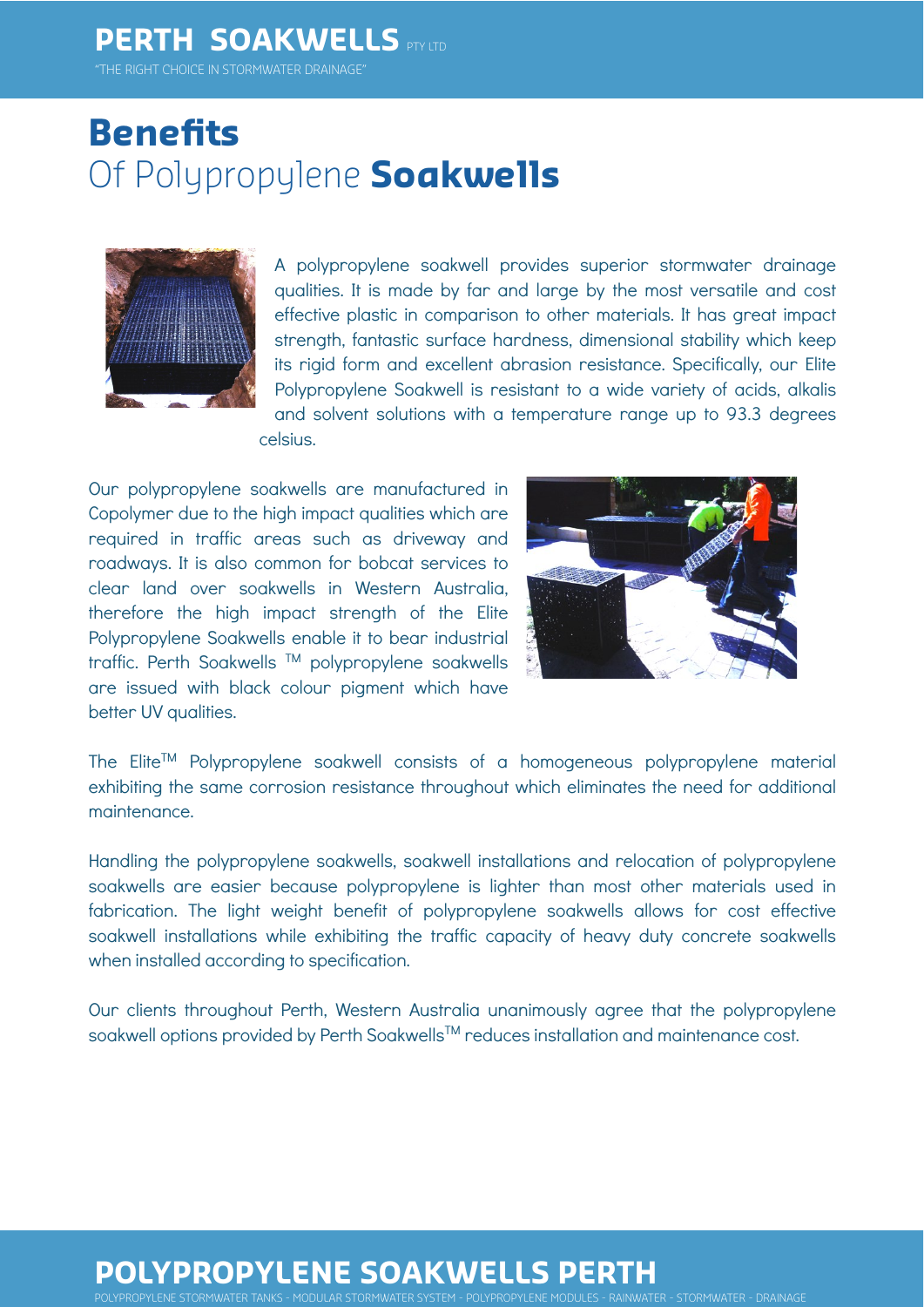#### **SOAKWELLS PERTH**

THE RIGHT CHOICE IN STORMWATER DRAINAGE

### **Polypropylene** Soakwells **Benefits**

- Polypropylene Soakwells made from Environmentally selected Recycled Polypropylene
- Polypropylene Soakwells allow Stormwater Management onsite
- Polypropylene Stormwater tanks Recharge Groundwater Table via Filtration and Dispersion
- Reduces the effect of downstream flooding
- Polypropylene Soakwells are configurable with allowing intelligent site space usage
- Allows for minimum site disruption, with above ground available for alternate use
- Soakwells that are Economical
- Polypropylene soakwells are a Modular structure providing design flexibility
- Elite Polypropylene Soakwells are rate for Heavy Duty load carrying capacity 40t/sqm
- Assembled on site by our Professional Perth Soakwells<sup>™</sup> installation team
- DIY soakwell option provided in panel kit form for easy transport
- Our Elite Polypropylene soakwells sport a huge 95% High void surface ratio
- Quickest infiltration level of all polypropylene soakwells
- Light Weight soakwells, durable, long life

### **Polypropylene** Soakwells **Information**

The Elite™ Polypropylene soakwell is designed for subsoil infiltration and dispersion of stormwater runoff from house roofing, driveways, landscaping, turf, carparks and swimming pool backwash. Using recycled polypropylene, our polypropylene soakwells are designed and engineered to be lightweight, structurally sound and rated for heavy duty traffic. Exception stormwater drainage performance can be obtained from subsurface drainage in most Perth soils.

In many applications, polypropylene soakwells are far superior to traditional concrete soak well systems. The Elite <sup>TM</sup> polypropylene soakwell provides a void space ratio of 95% compared to other systems that have void space ratios as low as 30%. The Elite ™ polypropylene soakwell provides a small footprint and higher stormwater drainage flow rate, which significantly reduces the amount of soakwell excavation required, soil removal, and associated earthworks.

Polypropylene soakwells arrive on site in panel packs, being economical and easier to transport than concrete soakwells which usually require excavators and hair deliveries. Polypropylene soakwells provide the benefit of being lightweight allowing saying of machinery costs and assembly in otherwise hard to access areas such as established homes with narrow boundary access.

#### **PROPYLENE SOAKWELLS**